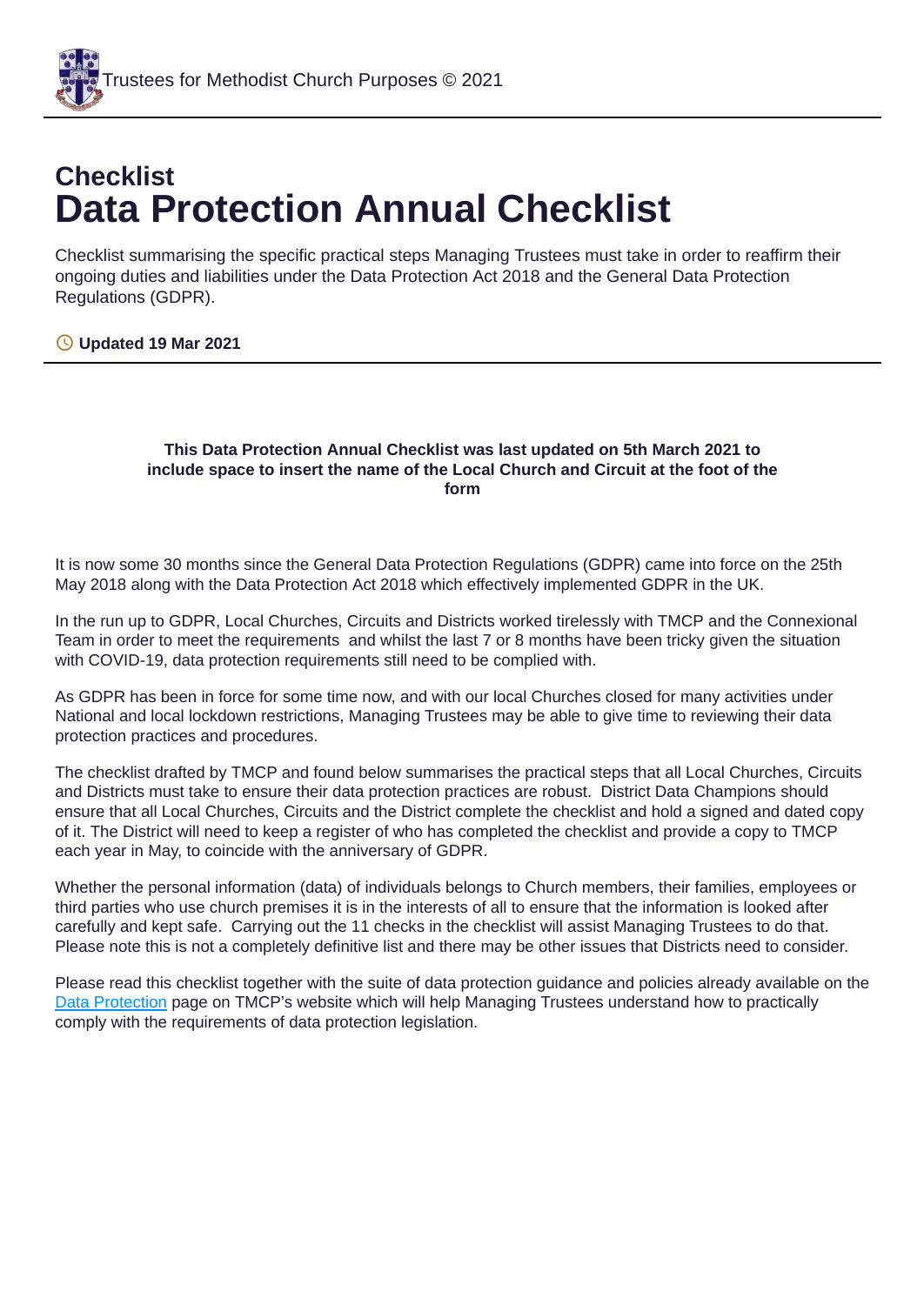#### **Check 1 – Review the personal information the Local Church, Circuit or District holds (known as "Data Mapping")**

There is a need to recognise that the type of personal data and the use of it by Managing Trustees may change over a period of time. Refer to [Step](https://www.tmcp.org.uk/about/data-protection/resources/guidenotes/9-steps-gdpr#2) 2 of the **9 Steps for Methodist Managing Trustees to Take Now to Comply with GDPR** to ensure that a correct record of the information processed about individuals is available. Update your Data Mapping record as necessary.

To assist Managing Trustees, use the Template Data Mapping Form for [Managing](https://www.tmcp.org.uk/about/data-protection/resources/standard-documents-and-forms/data-mapping-form) Trustees and the Non-[Exhaustive](https://www.tmcp.org.uk/kcfinder-uploads/files/data-mapping-examples.pdf) List of Examples.

#### **Check 2 – Conduct a "Data Cleansing" exercise to destroy any information that is no longer required**

During the Data Mapping exercise under Check 1 Managing Trustees will have identified all the personal data they hold and use about individuals connected with their Local Church, Circuit or District.

Under the **[Principles](https://www.tmcp.org.uk/about/data-protection/resources/guidenotes/gdpr#b) of the GDPR** Managing Trustees are required to ensure that the information they process about individuals is used for the purposes in which it was collected and is kept relevant and up to date.

Where information about individuals is identified as not being required anymore, perhaps because a person is no longer a member of a Local Church, then as much information about that person should be permanently deleted as possible, such as removing them from the members list or the Church Directory.

#### **Check 3 – Review the Managing Trustees' Privacy Notice**

[Managing](https://www.tmcp.org.uk/about/data-protection/managing-trustees-privacy-notice) Trustees should note that the Managing Trustees' Privacy Notice available on the TMCP website was last updated on the 3rd August 2020 with updated details of the Connexional Team contact. Please ensure that you are displaying this version on the Local Church notice Board or that you have a link on your website to the most up to date version of the privacy notice. Is this version easily available to members of the Local Church and adherents etc?

#### **Check 4 – Ensure your contact information is correct**

Principle 4 of GDPR requires Managing Trustees to ensure that the information they are holding about individuals is relevant, accurate and up to date. TMCP has devised a new Data Collection Form to help Managing Trustees fulfil these requirements.

The Data Collection Form is designed to enable individuals to ensure that the personal information held about them is correct and also advises Managing Trustees how those individuals wish to be contacted by allowing them to indicate their contact preferences.

Go to the Data Collection Form and the 'Update to the Managing Trustees' Consent Form and New Data Collection Form' Newshub Article for more [information](https://www.tmcp.org.uk/news-hub/update-to-the-managing-trustees-consent-form-and-a-new-data-collection-form) on how and when the Data Collection Form should be used.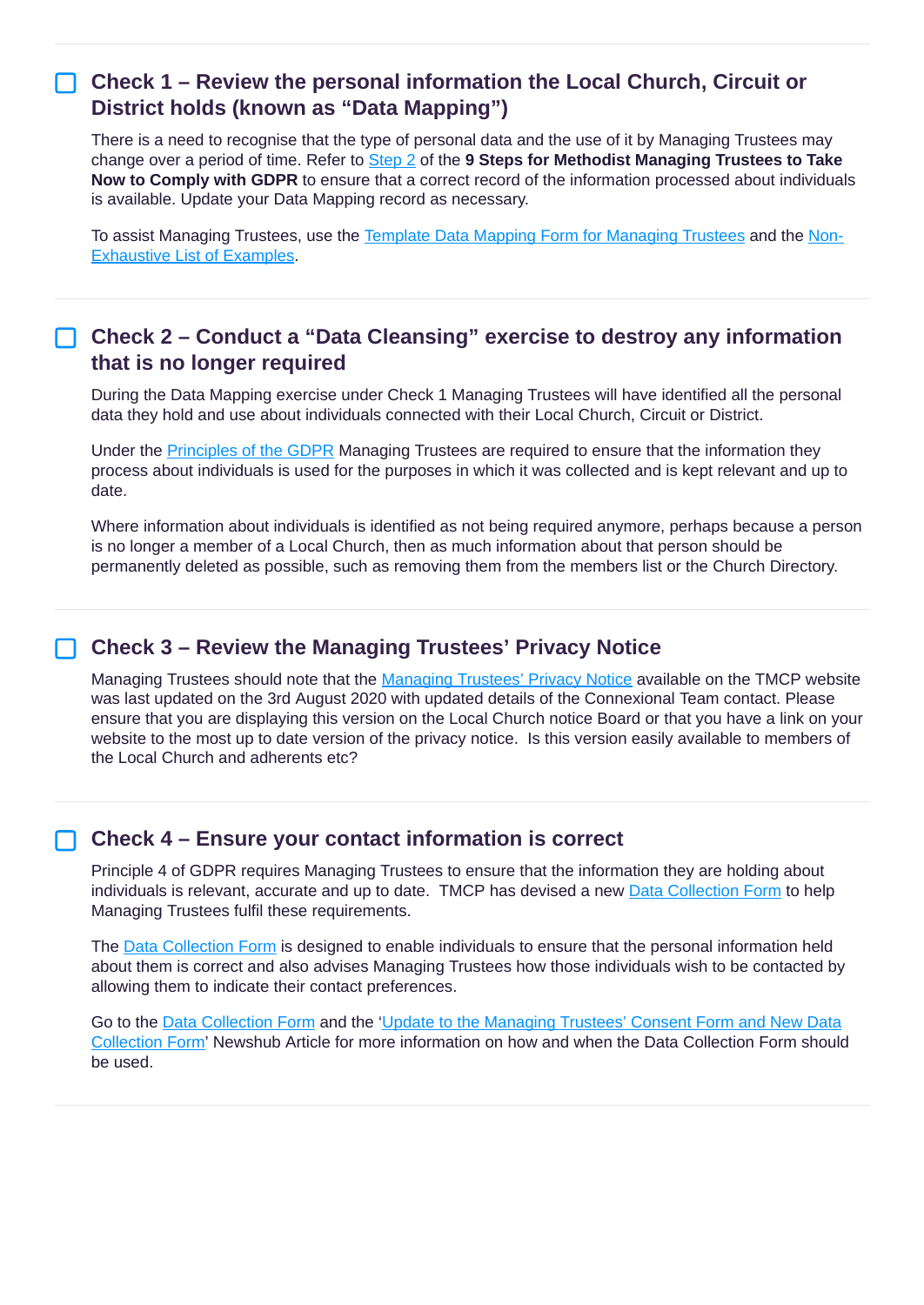#### **Check 5 – Review & Renew Consents**

Where Managing Trustees have relied on consent as the lawful basis for using an individual's personal information, Managing Trustees need to be aware that consent lasts for no more than two years and now needs to be renewed.

The Data [Consent](https://www.tmcp.org.uk/about/data-protection/resources/standard-documents-and-forms/consent-form) Form has been updated to include specific scenarios where consent is likely to be required and to include a key code so that recording the consents on the Consents record is easier. Go to Data [Consent](https://www.tmcp.org.uk/about/data-protection/resources/standard-documents-and-forms/consent-form) Form for more information on how and when the Data [Consent](https://www.tmcp.org.uk/about/data-protection/resources/standard-documents-and-forms/consent-form) Form should be used.

More information about the changes can be found in the 'Update to the Managing Trustees' Consent Form and New Data Collection Form' Newshub Article.

You should also refer to Step 6 and 7 on the 9 Steps for Methodist [Managing](https://www.tmcp.org.uk/about/data-protection/resources/guidenotes/9-steps-gdpr) Trustees to Take Now to Comply with GDPR.

## **Check 6 – Review the "Processor Record" of the Local Church, Circuit or District**

Article 30(2) of [GDPR](https://gdpr-info.eu/art-30-gdpr/) includes a requirement for processors (those within the Church who handle personal information), to keep records about the personal information that is processed (dealt with).

Managing Trustees should have by now completed the Template [Processor](https://www.tmcp.org.uk/about/data-protection/resources/standard-documents-and-forms/processor-record) Record for Managing Trustees , with the assistance of the worked example, to provide a central record of the different data protection documents and records used by Managing Trustees. If you have not done this already, please ensure it is in place without delay.

Check that all the details you have entered on your Processor Record are still correct including the updated Connexional Team contact details (refer to the updated Template [Processor](https://www.tmcp.org.uk/about/data-protection/resources/standard-documents-and-forms/processor-record) Record for Managing Trustees), your local contact and storage locations of the different data protection records referred to.

Completion of the Processor Record is also required in order to comply with the "accountability" principle in Article 5(2) of [GDPR](https://gdpr-info.eu/art-5-gdpr/).

#### **Check 7 – Review your Data Security.**

Data Security needs to be ongoing and regularly reviewed. Managing Trustees must ask themselves if the information which they hold about individuals is held as safe and secure as possible.

Managing Trustees must familiarise themselves with the **Data [Security](https://www.tmcp.org.uk/about/data-protection/resources/trustee-documents/data-security-policy) Policy** and ensure that the following minimum measures are undertaken:

- Ensure all software updates are installed as soon as it becomes available;
- Ensure all Malware and Antivirus software is updated are installed as soon as available; Ensure all electronic devices are password protected and / or encrypted at all times;
- Ensure a 'clean desk' policy is in place where all papers files are locked away when not in use;
- Ensure that work emails are kept separate from their own personal emails and accounts. The use of personal email accounts, especially those which are shared with other people, should be actively discouraged.

Poor data security is one of the main causes of data breaches which could be very costly to the Methodist Church from a financial perspective and a reputational one.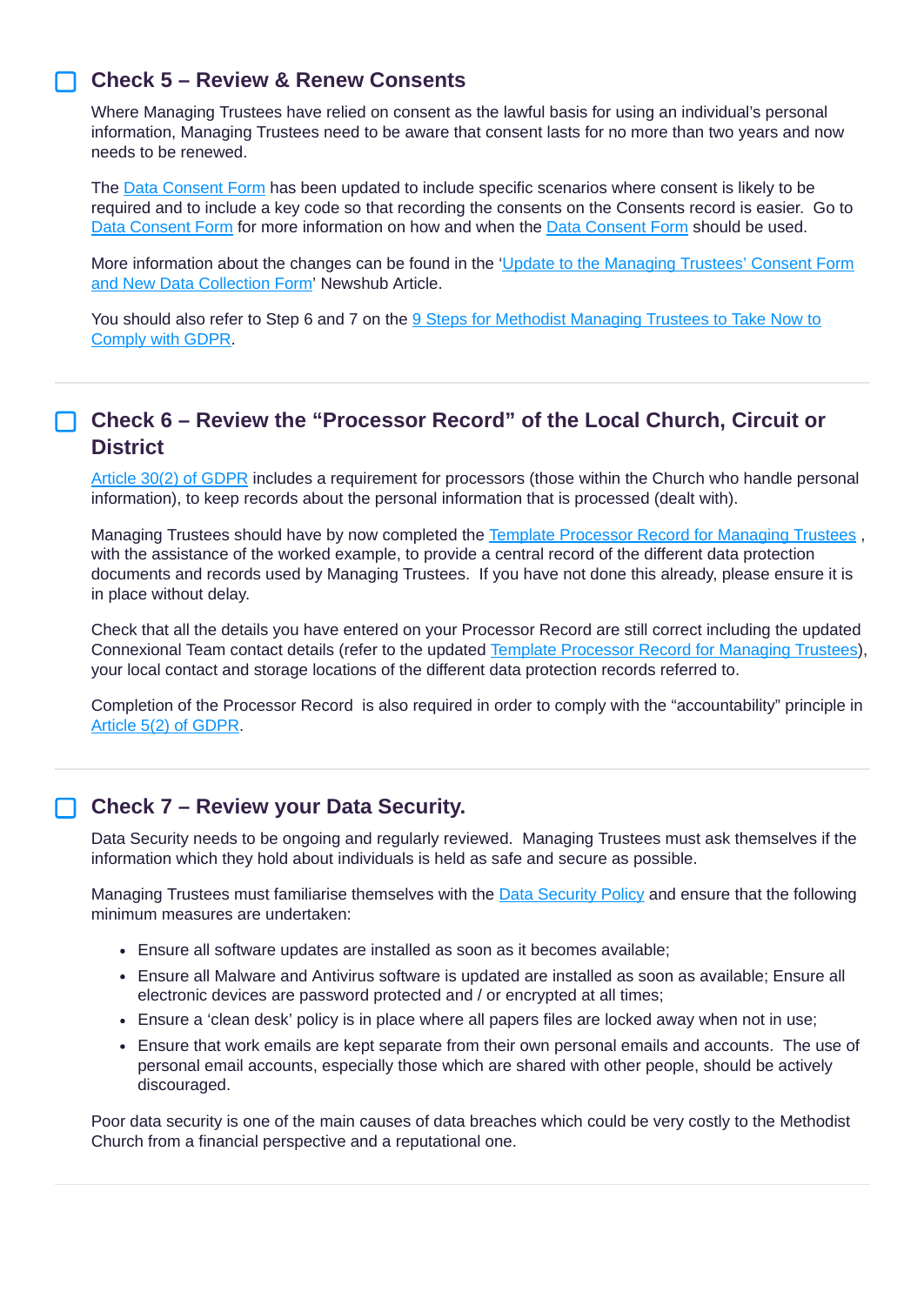# **Check 8 – Ensure Managing Trustees are aware of their Data Protection Obligations.**

Over time, different people are appointed to positions within the Church who handle personal data about individuals. It is also the case that people need to be provided with reminders and refresher training on the requirements of Data Protection legislation.

Ensure that people consider and regularly refer to the following resources to help Managing Trustees with their ongoing training and encourage them to sign up to the [TMCP](https://www.tmcp.org.uk/news-hub) News Hub so that they can be alerted to any updates as soon as they become available:

- Data [Responsibilities](https://www.tmcp.org.uk/news-hub/data-protection-responsibilities-in-a-nutshell) in a Nutshell:
- Data [Protection](https://www.tmcp.org.uk/news-hub/data-protection-toolkit) Toolkit:
- 9 Steps for [Managing](https://www.tmcp.org.uk/about/data-protection/resources/guidenotes/9-steps-gdpr) Trustees to take now;
- GDPR Do's & [Don'ts;](https://www.tmcp.org.uk/about/data-protection/resources/guidenotes/data-protection-dos-and-donts)
- Review the Data Protection Policies and ensure you understand the GDPR Principles;
- Watch the Data [Protection](https://www.tmcp.org.uk/about/data-protection/resources/videos) Training webinar on the TMCP website;
- Access and watch additional training material as and when it becomes available.

Ongoing training is a requirement of the GDPR and Managing Trustees must be able to demonstrate this in order to comply with the Accountability Principle. Keep a record of who has accessed what training and when. A sample Training Record is now available for Managing Trustees [here](https://www.tmcp.org.uk/kcfinder-uploads/files/data-protection-training-record.docx).

## **Check 9 – Identify Training Needs.**

As Managing Trustees work through the various training resources and put this into practice, it will become apparent where additional training needs are required. These will become especially apparent if, and when, a data breach is experienced.

Please contact TMCP if there are any specific training requirements Managing Trustees would like to see featured in the next round of data protection training.

# **Check 10 – Liaise with your District Data Champions ('DDC').**

For Local Churches and Circuits that have a District Data Champion, they are a crucial point of contact for Managing Trustees to discuss routine data protection matters. They have received additional data protection training, which is ongoing, and are equipped to assist Managing Trustees navigate the requirements of data protection legislation.

For the Districts which have not yet appointed a DDC, we kindly ask that this is made a priority over the New Year. There are still 11 Districts who have not yet appointed a DDC and to ensure that, as a Church, we have complied with the legal responsibilities upon us, demonstrate commitment to the data protection responsibilities and be seen as a Church which cares about their members and associates, we strongly urge those Districts to take action to make such an appointment.